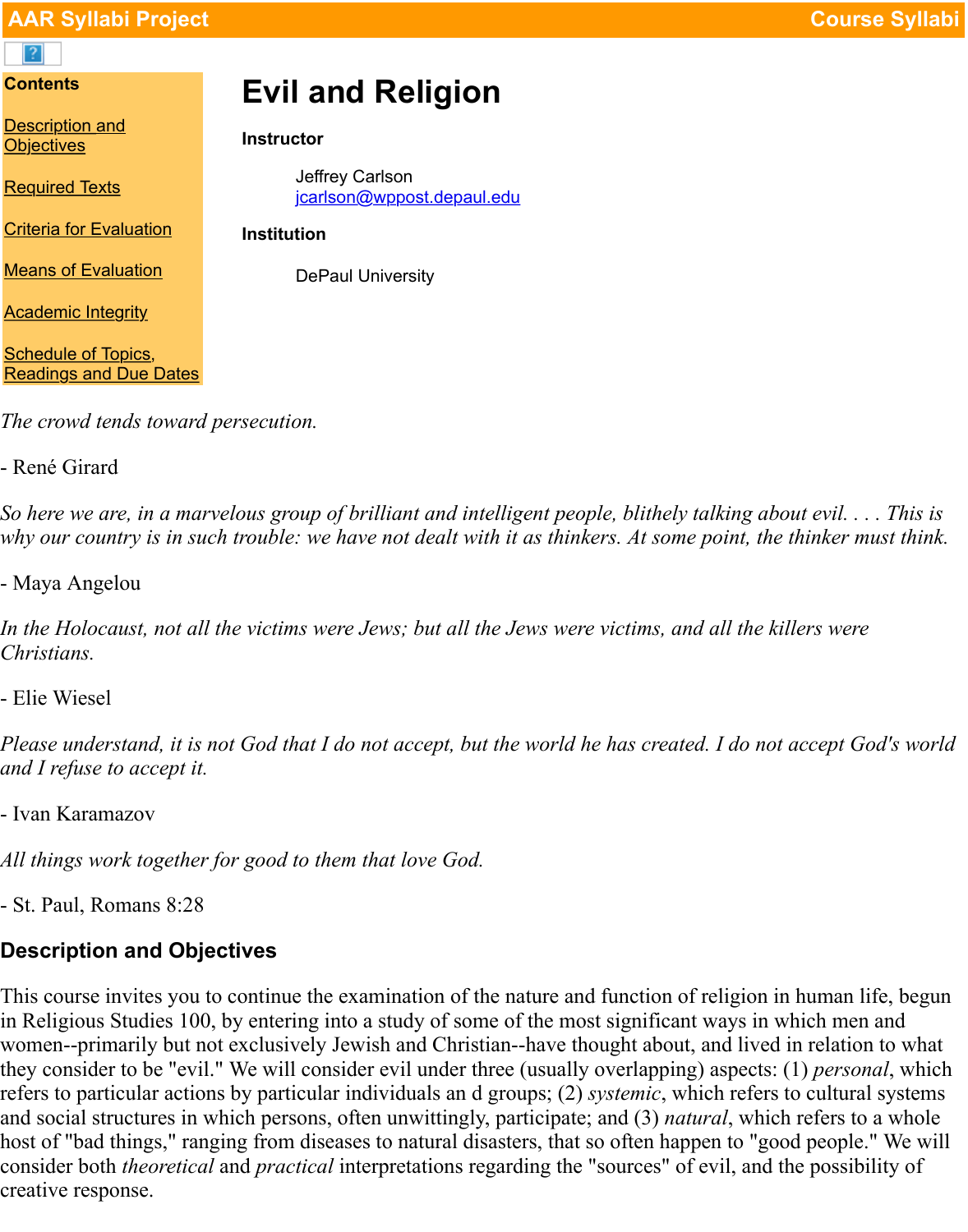Throughout the quarter, we will consider a variety of materials in which these issues are explored. We will grapple with interpretations of evil from the humanities and social sciences, from Jewish, Christian and Buddhist religious reflection, from anthropology and from the study of mythology.

Perhaps most importantly, this course asks you to become *an active learner*, critically appropriating and personally responding to the ideas at hand. Such a process is perhaps best described as *conversation*, and thus I invite you to engage in a quarter-long, written and oral conversation with the ideas introduced in this course. A good deal of writing will be required, since this allows you to grasp and interpret the "material" of the course in a most explicit, deliberate, and self-conscious manner.

Have you ever had a real conversation? I don't mean the kind where you do all the talking, or where you can't get a word in edgewise. I don't mean the kind where you're being sold something, or trying to sell. I mean the kind where you really "get lost" in the discussion itself--in the exchange of ideas, the exploring of possibilities- only to then "find yourself" seeing things differently. You've grown. Try to think of your classes here at DePaul as opportunities for conversation--with teachers, with students, and with the written and non-written materials you will be asked to interpret. In this course, the materials and members of the class will be "speaking" to you. They will be asking questions, making claims, making connections, suggesting a way of being in the world. I hope, of course, that you will comprehend what they say, and I will do my best to help you. But that isn't enough. In any other real conversation, didn't you do more than just listen passively and understand? Didn't you respond in some way? Didn't you ask questions, raise objections, push ideas in different directions, or relate your conversation partner's viewpoint to what you already knew or had experienced? I'd like to see you do that here. I'd like to see you engage in a quarter-long, written and oral conversation with the ideas introduced in this class.

## <span id="page-1-0"></span>**Required Texts**

(1) *Facing Evil: Light at the Core of Darkness*, ed. Paul Woodruff and Harry A. Wilmer. Open Court Press, 1988.

(2) Marc H. Ellis, *Toward a Jewish Theology of Liberation: The Uprising and the Future*. Orbis Books, 1989.

(3) Kenneth Surin, *Theology and the Problem of Evil*. Blackwell, 1986.

(4) René Girard, *The Scapegoat*. Johns Hopkins, 1989.

All items are available in the Lincoln Park Campus Bookstore. They are also on Reserve in the Lincoln Park Campus Library.

## **Criteria for Evaluation**

In evaluating the quality of your work (both oral and written) in this course, I will ask the following questions:

(1) Does the work show **accurate knowledge** of the texts read and themes discussed in the course? Are the important facts presented correctly?

(2) Does the work show good **comprehension** of the material, clearly explaining the ideas in your own words?

(3) Is the work as **complete** and in-depth as is reasonable, given any restrictions on time or length?

(4) Does the work provide adequate **support** for its statements, drawing on evidence such as detailed examples or particular facts drawn from the class materials?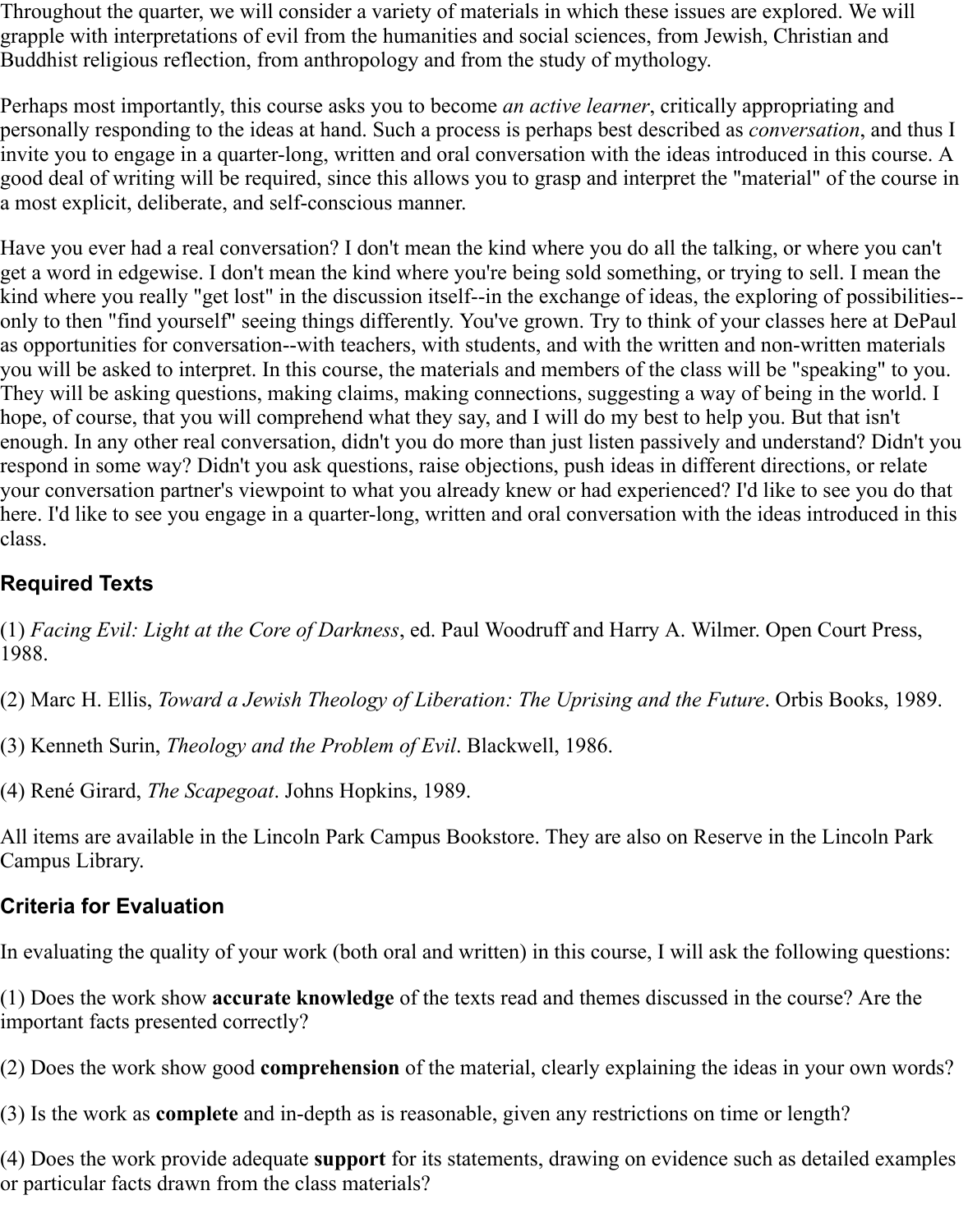(5) Does the work **analyze** the material well, breaking it down into its parts and clearly explaining the relationships between the parts?

(6) Does the work **evaluate** the material, assessing its usefulness, meaningfulness or truth, by providing a reasoned judgment based on clearly formulated criteria?

(7) Does the work develop a **creative** position of its own, combining ideas in an interesting manner to present your ideas?

In assigning letter grades for your work, I will decide whether, based on these criteria, the work is (A) excellent, (B) very good, (C) satisfactory, (D) poor, or (F) failing to meet even a minimum standard of achievement. I will also use plus/minus de signations, in the manner described in the current undergraduate *Bulletin*. **It is essential that you do good work in meeting the 1st, 2nd, 3rd and 4th criteria listed above. Success in meeting the 5th, 6th and 7th criteria distinguishes excellent from satisfactory work.**

## <span id="page-2-0"></span>**Means of Evaluation**

There's really one task, as already noted: to enter into serious conversation with the ideas introduced in this class. But how shall we structure this? Your work will have several *integrated components*.

## (1) ATTENDANCE:

(a) Regular attendance is mandatory, since without it you would be unable to meet the objectives and requirements of the course. Therefore, three unexcused absences will lower your final grade by one letter, four by two letters, etc. Absences will be excused only for serious, documented reasons, and arrangements for excused absences should, whenever possible, be made *before* the absence.

(b) Lateness is disruptive of the classroom process, and it shows a lack of courtesy toward the other members of the class. Punctual attendance is one clear way of showing your seriousness about the course. Two latenesses of more than ten minutes const itutes one unexcused absence.

## (2) CLASS PARTICIPATION:

(a) Reader's Notebook. *Carefully* read the assigned texts *before* coming to class. Write things down while you are actually in the process of reading. For example, you may want to write down:

- (1) passages, quotations, turns of phrase that appeal to you;
- (2) questions you wish you could ask the author;
- (3) problems you have in understanding a difficult passage;
- (4) questions or ideas you would like to discuss with me or with other members of the class;

(5) what you are thinking about as you read a given passage (what personal memories, analogies, etc. the text evokes);

(6) connections you see between this text and other materials we have considered in this class, or between this text and materials you have studied in other classes; and

(7) critical opinions (what you think of the writer or the text).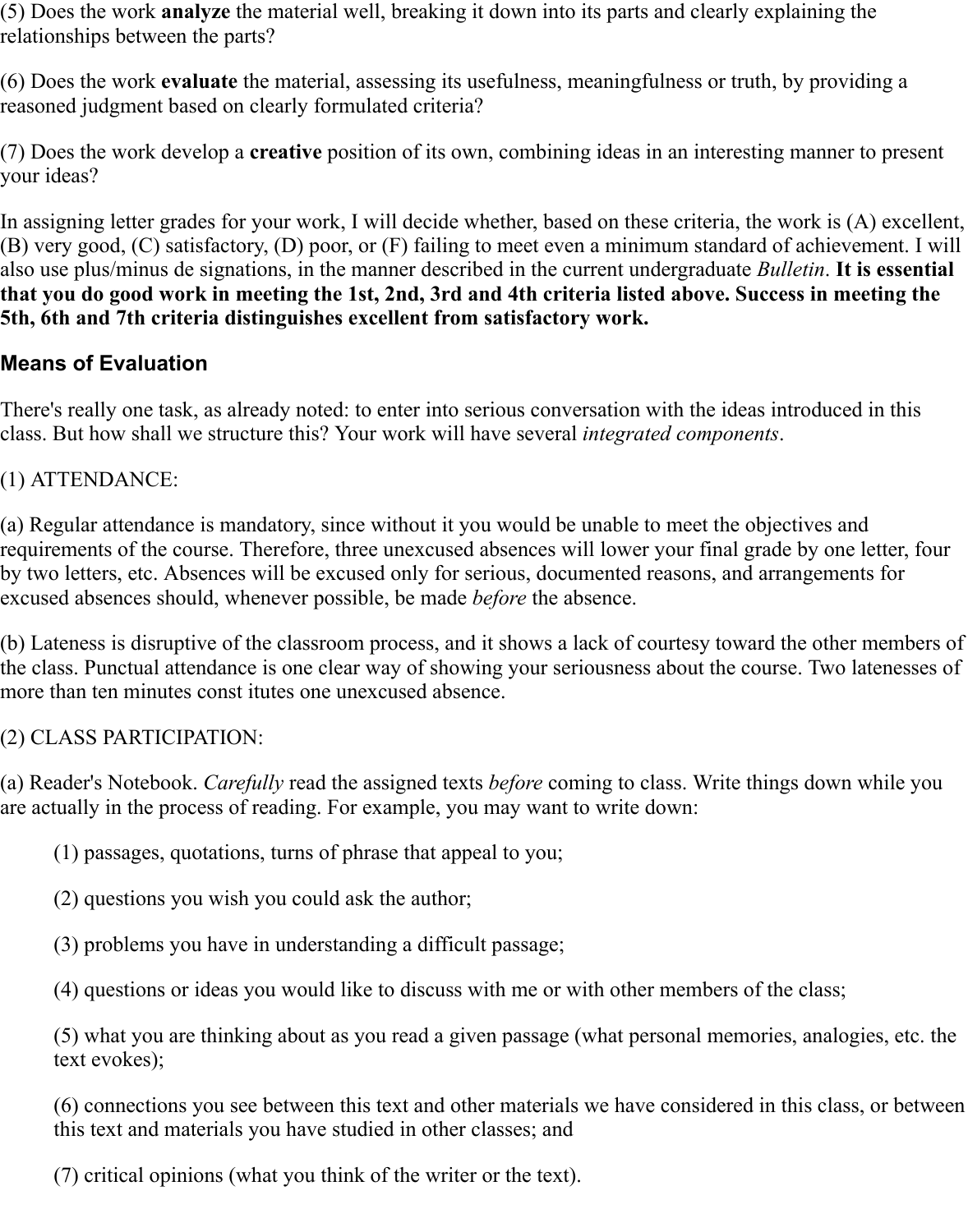Make entries in a spiral notebook, which is to be used only for this purpose. Date and label each entry in this ongoing, developing project we will call your "Reader's Notebook." You should write at least one side of a page for each session; more would be great. Remember, your Reader's Notebook entries should be completed BEFORE each class, kept together in a spiral notebook, and brought, as a collection, to EVERY SESSION. They should serve as the basis for your discussion in class each day and, if you do them well, they will be extremely helpful in writing the essays required for this class. Feel free to add to your entries during or after class--just label such revisions or additions appropriately in your Reader's Notebook (for instance: "Further thoughts on Maya Angelou based on the April 1 class"). If you miss a class, you are still responsible for completing all entries. Beginning April 8, and continuing on most Thursdays throughout the quarter, I will collect your Reader's Notebooks (the whole co llection). I will not grade them, but will use them to monitor your progress and to make a few comments. If you miss class on a day I collect the notebooks, simply turn it in at the next class session. *If* you fail to do so, *or* if you are in class on the day I collect the notebooks, but yours is not complete and up to date, here's what will happen: The first time, there will be no penalty. The second time, your participation grade will be lowered one letter; the third time, two letters, etc.

(b) Verbal Interaction. I expect and appreciate regular attendance and completion of the Reader's Notebook entries, but these do not substitute for active, vocal participation in our classroom conversations.

I know that, for some persons, speaking in front of others is very difficult. However, this is one of the things I'm supposed to be working on with you folks. De Paul courses develop communication skills! So let's all work to create a classroom clim ate where opinions are really respected, where people feel comfortable asking questions and offering their ideas. A conversation is not a competition; it is an exploration of possibilities in the hopeful search for truth. I believe that, if you risk enter ing into serious consideration of the materials of this course, you will have something to say, even if the sub-ject matter seems foreign to you, and even if, at times, all you can say is "what on earth does it mean when it says \_\_\_\_\_\_\_?" That too is par ticipation.

Class participation will count for 20% of your final grade for the course.

(3) ESSAYS:

You will be required to write three essays, each of which will allow you to reflect, at greater length and in the light of subsequent readings and class discussions, on themes or issues discussed in our course. In assigning each Essay, I will provi de you with specific topics to choose from, each of which will be designed in the hope of allowing you to show competence in all seven items listed under "Criteria For Evaluation" in part C of this Syllabus. Each Essay is to be 4-6 pages in length, typed or word processed. Essays with five or more errors in spelling or grammar will be returned without a grade, and you will be expected to correct all mistakes and resubmit the essay within one week. If you need assistance, contact DePaul's Writing Center (M cGaw 150, extension 8435).

The first essay will count for 20% of the final grade for the course. The second and third essays will each count for 30% of the final grade. You must complete all three essays in order to receive a passing grade for this course.

FIRST ESSAY ASSIGNED: APRIL 13

FIRST ESSAY DUE: APRIL 20

SECOND ESSAY ASSIGNED: MAY 11

SECOND ESSAY DUE: MAY 18

FINAL ESSAY ASSIGNED: JUNE 3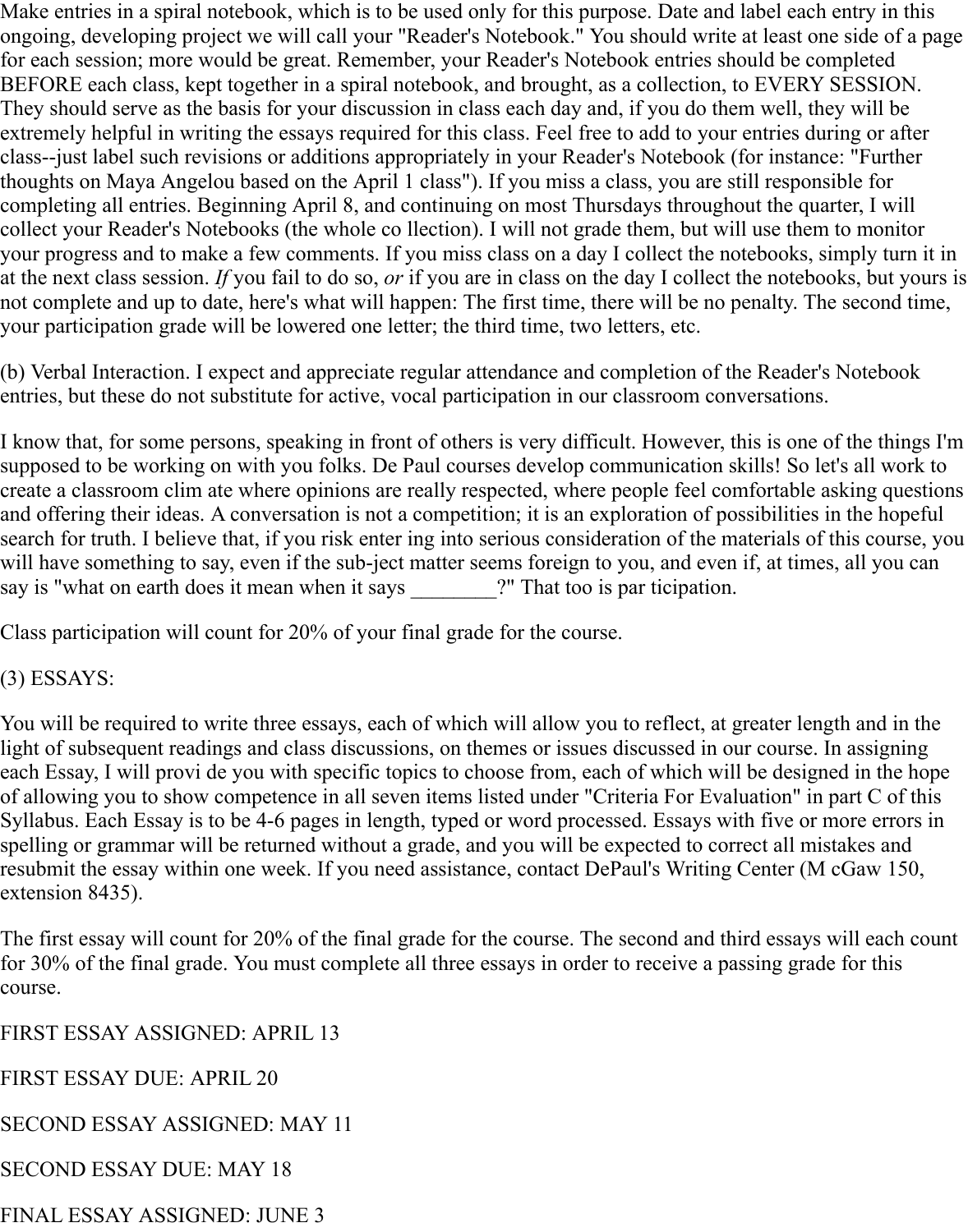#### FINAL ESSAY DUE: NOON, JUNE 11, IN MY OFFICE--SAC 447

## <span id="page-4-0"></span>**Academic Integrity**

Plagiarism, like other forms of academic dishonesty, is always a serious matter. This course adheres to the University's policies on plagiarism as stated in the current Bulletin/Student Handbook. Consult the manual, "Writing in the Liberal Studies," fo r instructions about proper citation or acknowledgement of the work of others in class assignments.

## <span id="page-4-1"></span>**Schedule of Topics, Readings and Due Dates**

TUES MAR 30: Introduction and Syllabus. Films, *Night and Fog* & *Weapons of the Spirit* (excerpts).

Exploring Experiences of Evil

THURS APR 1: *Facing Evil*, pages 139-145 (Schwartz), 21-45 (Angelou) & 209-226 (Proctor). Film, *Facing Evil* (excerpts).

TUES APR 6: *Facing Evil*, pages 119-137 (Hallie), 47-66 (Russell) & 71-81 (May). Film, *Facing Evil* (excerpts).

THURS APR 8: *Facing Evil*, pages 17-19 (Carpenter), 177-181 (Al Huang) & 189-207 (Peck). Film, *Facing Evil* (excerpts).

## Analyzing Theodicies

TUES APR 13: Surin, pages 38-69 (The Possibility of Theodicy).

## FIRST ESSAY ASSIGNED

THURS APR 15: Surin, pages 70-111 (Theodicies with a "Theoretical" Emphasis).

TUES APR 20: FIRST ESSAY DUE. Film, *Shoah* (excerpts).

THURS APR 22: Surin, pages 112-141 (Theodicies with a "Practical" Emphasis).

TUES APR 27: Surin, pages 142-164 (Taking Suffering Seriously, Salvation Incarnate).

A Post-Holocaust Jewish Theology of Liberation

THURS APR 29: Ellis, pages 1-24 [+ 137-142] (A Shattered Witness).

TUES MAY 4: Ellis, pages 25-65 [+ 142-148] (The Cost of Empowerment; Movements of Jewish Renewal).

THURS MAY 6: Ellis, pages 66-109 [+ 148-153] (Liberation Struggles and the Jewish Community; Toward a Reconstruction of Jewish Life).

TUES MAY 11: Ellis, pages 110-136 [+ 153-159] (From Holocaust to Solidarity; The Palestinian Uprising and the Future of the Jewish People).

## SECOND ESSAY ASSIGNED

A Christian Theory of Violence, Culture and Salvation